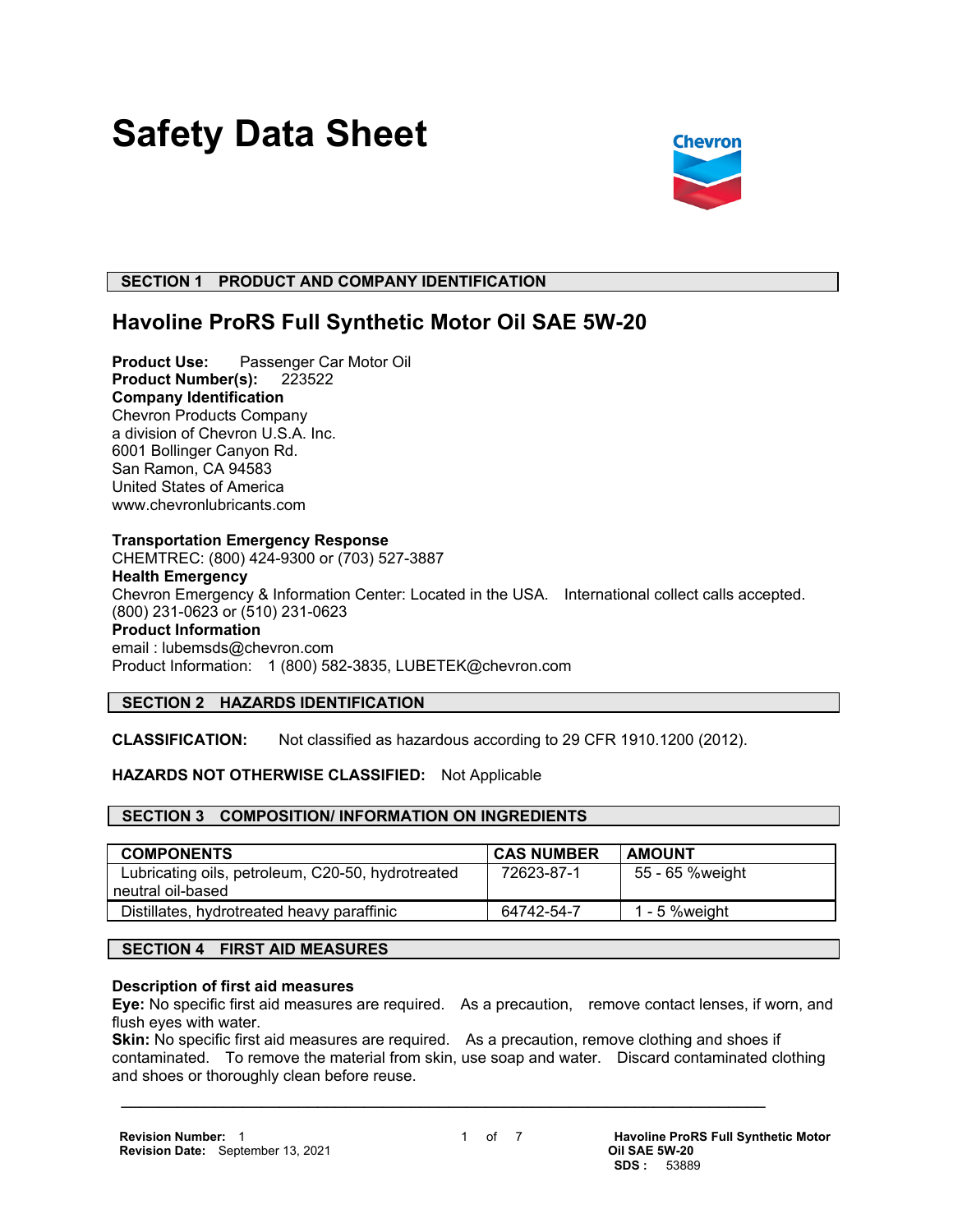**Ingestion:** No specific first aid measures are required. Do not induce vomiting. As a precaution, get medical advice.

**Inhalation:** No specific first aid measures are required. If exposed to excessive levels of material in the air, move the exposed person to fresh air. Get medical attention if coughing or respiratory discomfort occurs.

#### **Most important symptoms and effects, both acute and delayed IMMEDIATE HEALTH EFFECTS**

**Eye:** Not expected to cause prolonged or significant eye irritation.

**Skin:** Contact with the skin is not expected to cause prolonged or significant irritation. Contact with the skin is not expected to cause an allergic skin response. Not expected to be harmful to internal organs if absorbed through the skin.

**Ingestion:** Not expected to be harmful if swallowed.

**Inhalation:** Not expected to be harmful if inhaled. Contains a synthetic hydrocarbon oil. May cause respiratory irritation or other pulmonary effects following prolonged or repeated inhalation of oil mist at airborne levels above the recommended mineral oil mist exposure limit. Symptoms of respiratory irritation may include coughing and difficulty breathing.

# **DELAYED OR OTHER HEALTH EFFECTS:** Not classified

# **Indication of any immediate medical attention and special treatment needed** Not Applicable

#### **SECTION 5 FIRE FIGHTING MEASURES**

**EXTINGUISHING MEDIA:** Use water fog, foam, dry chemical or carbon dioxide (CO2) to extinguish flames.

# **PROTECTION OF FIRE FIGHTERS:**

**Fire Fighting Instructions:** This material will burn although it is not easily ignited. See Section 7 for proper handling and storage. For fires involving this material, do not enter any enclosed or confined fire space without proper protective equipment, including self-contained breathing apparatus. **Combustion Products:** Highly dependent on combustion conditions. A complex mixture of airborne solids, liquids, and gases including carbon monoxide, carbon dioxide, and unidentified organic compounds will be evolved when this material undergoes combustion. Combustion may form oxides of: Nitrogen.

# **SECTION 6 ACCIDENTAL RELEASE MEASURES**

**Protective Measures:** Eliminate all sources of ignition in vicinity of spilled material.

**Spill Management:** Stop the source of the release if you can do it without risk. Contain release to prevent further contamination of soil, surface water or groundwater. Clean up spill as soon as possible, observing precautions in Exposure Controls/Personal Protection. Use appropriate techniques such as applying non-combustible absorbent materials or pumping. Where feasible and appropriate, remove contaminated soil. Place contaminated materials in disposable containers and dispose of in a manner consistent with applicable regulations.

**Reporting:** Report spills to local authorities and/or the U.S. Coast Guard's National Response Center at (800) 424-8802 as appropriate or required.

# **SECTION 7 HANDLING AND STORAGE**

**General Handling Information:** Avoid contaminating soil or releasing this material into sewage and drainage systems and bodies of water.

**Precautionary Measures:** Keep out of the reach of children.

**Static Hazard:** Electrostatic charge may accumulate and create a hazardous condition when handling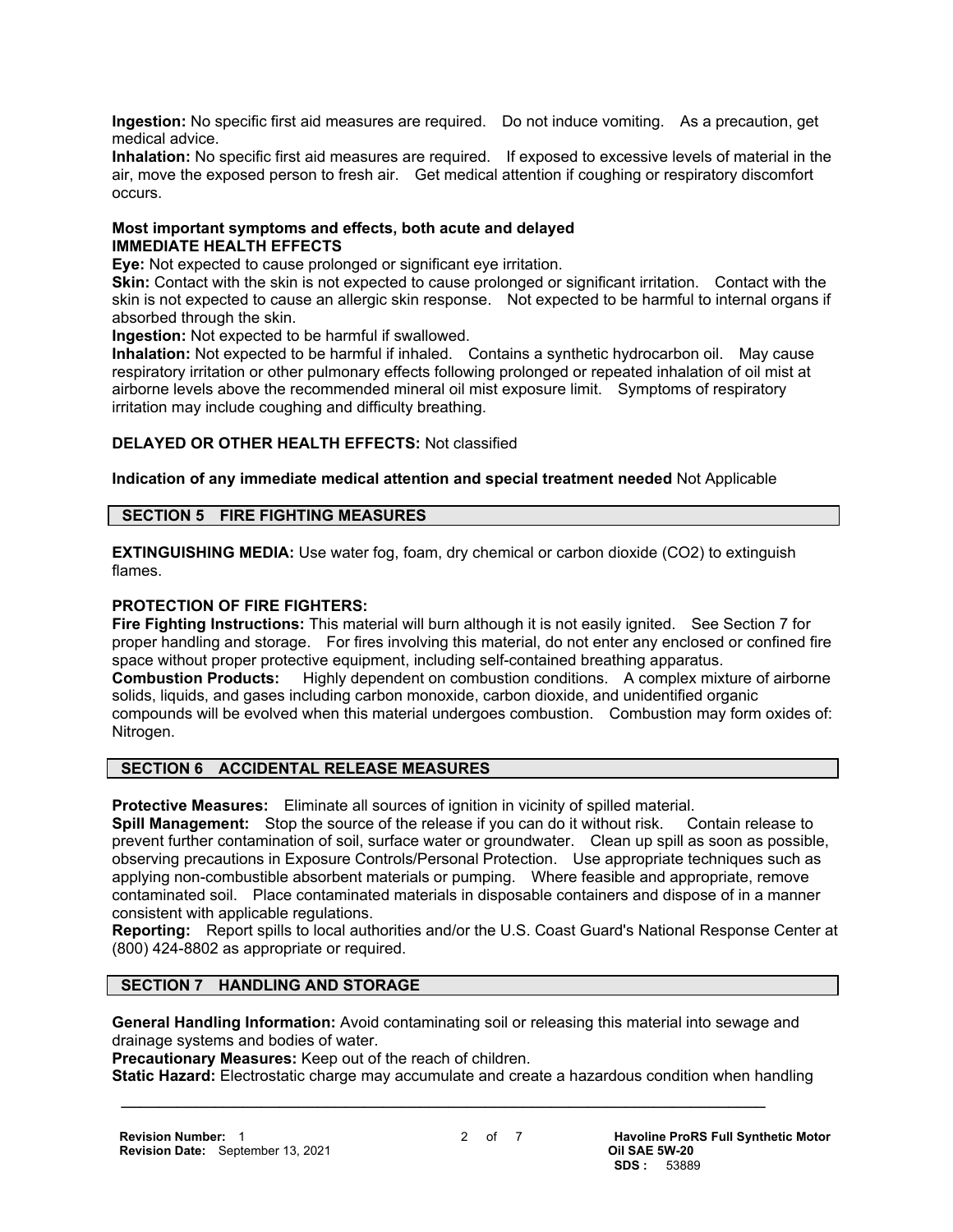this material. To minimize this hazard, bonding and grounding may be necessary but may not, by themselves, be sufficient. Review all operations which have the potential of generating and accumulating an electrostatic charge and/or a flammable atmosphere (including tank and container filling, splash filling, tank cleaning, sampling, gauging, switch loading, filtering, mixing, agitation, and vacuum truck operations) and use appropriate mitigating procedures.

**Container Warnings:** Container is not designed to contain pressure. Do not use pressure to empty container or it may rupture with explosive force. Empty containers retain product residue (solid, liquid, and/or vapor) and can be dangerous. Do not pressurize, cut, weld, braze, solder, drill, grind, or expose such containers to heat, flame, sparks, static electricity, or other sources of ignition. They may explode and cause injury or death. Empty containers should be completely drained, properly closed, and promptly returned to a drum reconditioner or disposed of properly.

# **SECTION 8 EXPOSURE CONTROLS/PERSONAL PROTECTION**

# **GENERAL CONSIDERATIONS:**

Consider the potential hazards of this material (see Section 2), applicable exposure limits, job activities, and other substances in the work place when designing engineering controls and selecting personal protective equipment. If engineering controls or work practices are not adequate to prevent exposure to harmful levels of this material, the personal protective equipment listed below is recommended. The user should read and understand all instructions and limitations supplied with the equipment since protection is usually provided for a limited time or under certain circumstances.

# **ENGINEERING CONTROLS:**

Use in a well-ventilated area.

# **PERSONAL PROTECTIVE EQUIPMENT**

**Eye/Face Protection:** No special eye protection is normally required. Where splashing is possible, wear safety glasses with side shields as a good safety practice.

**Skin Protection:** No special protective clothing is normally required. Where splashing is possible, select protective clothing depending on operations conducted, physical requirements and other substances in the workplace. Suggested materials for protective gloves include: 4H (PE/EVAL), Nitrile Rubber, Silver Shield, Viton.

**Respiratory Protection:** No respiratory protection is normally required.

If user operations generate an oil mist, determine if airborne concentrations are below the occupational exposure limit for mineral oil mist. If not, wear an approved respirator that provides adequate protection from the measured concentrations of this material. For air-purifying respirators use a particulate cartridge.

Use a positive pressure air-supplying respirator in circumstances where air-purifying respirators may not provide adequate protection.

| Component                                                                  | Agency       | <b>Form</b>           | <b>TWA</b>       | <b>STEL</b>       | Ceiling | <b>Notation</b> |
|----------------------------------------------------------------------------|--------------|-----------------------|------------------|-------------------|---------|-----------------|
| Lubricating oils, petroleum,<br>C20-50, hydrotreated<br>Ineutral oil-based | <b>ACGIH</b> | Inhalable<br>fraction | $5 \text{ mg/m}$ | --                |         |                 |
| Distillates, hydrotreated<br>heavy paraffinic                              | <b>ACGIH</b> | Inhalable<br>fraction | $5 \text{ mg/m}$ |                   |         |                 |
| Distillates, hydrotreated<br>heavy paraffinic                              | <b>ACGIH</b> |                       | $5 \text{ mg/m}$ | $10 \text{ mg/m}$ |         |                 |
| Distillates, hydrotreated<br>heavy paraffinic                              | OSHA Z-1     | Mist                  | $5 \text{ mg/m}$ |                   |         |                 |
| Distillates, hydrotreated<br>heavy paraffinic                              | OSHA Z-1     | --                    | $5 \text{ mg/m}$ |                   |         |                 |

# **Occupational Exposure Limits:**

Consult local authorities for appropriate values.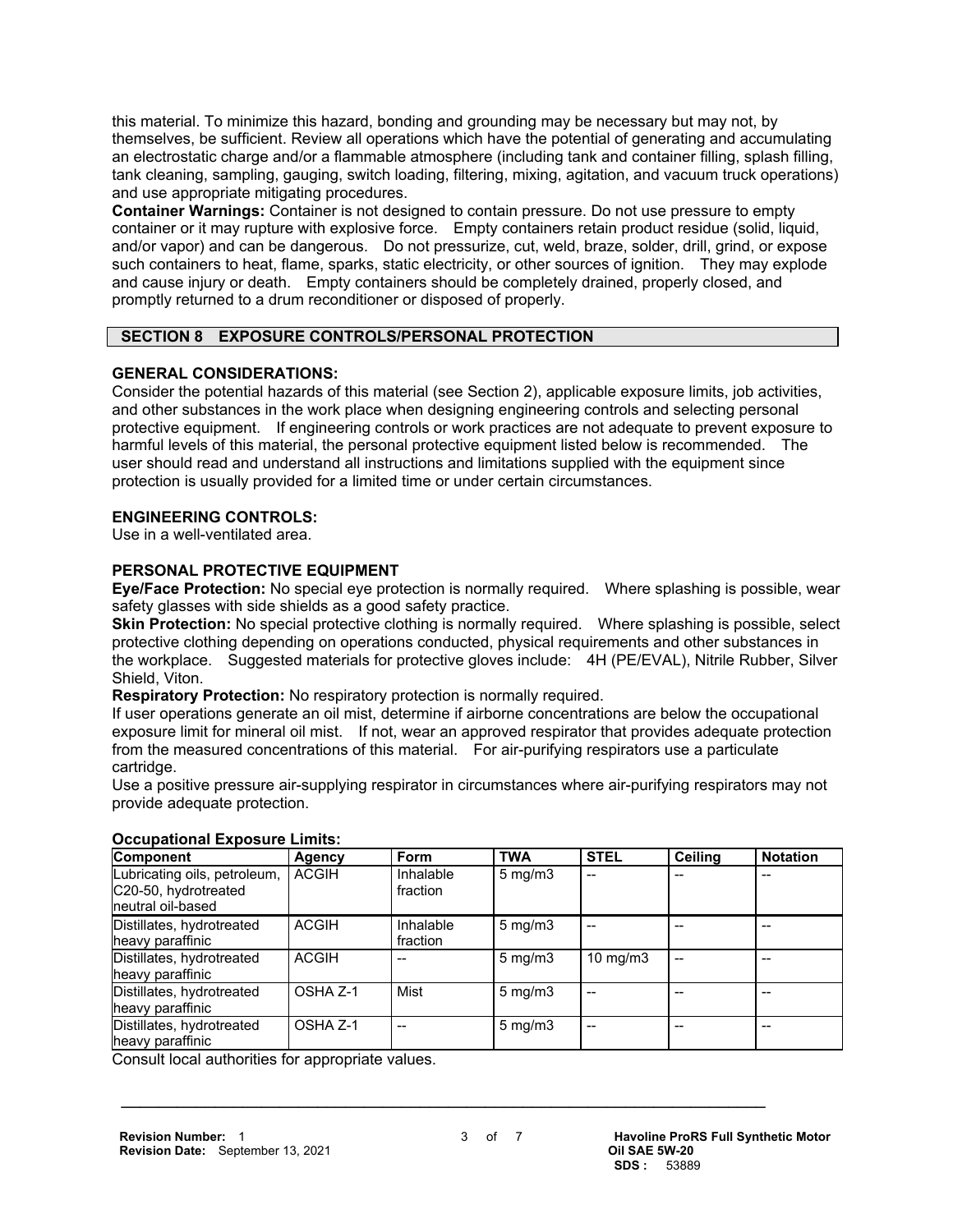# **SECTION 9 PHYSICAL AND CHEMICAL PROPERTIES**

**Attention: the data below are typical values and do not constitute a specification.**

**Color:** Amber **Physical State:** Liquid **Odor:** Petroleum odor **Odor Threshold:** No data available **pH:** Not Applicable **Vapor Pressure:** No data available **Vapor Density (Air = 1):** No data available **Initial Boiling Point:** No data available **Solubility:** Soluble in hydrocarbons; insoluble in water **Freezing Point:** No data available **Melting Point:** No data available **Density:** 0.847 kg/l @ 15°C (59°F) (Typical) **Viscosity:** 45 mm2/s @ 40°C (104°F) (Typical) **Coefficient of Therm. Expansion / °F:** No data available **Evaporation Rate:** No data available **Decomposition temperature:** No data available **Octanol/Water Partition Coefficient:** No data available

**FLAMMABLE PROPERTIES: Flammability (solid, gas):** Not Applicable

**Flashpoint:** (Cleveland Open Cup) 200 °C (392 °F) (Minimum) **Autoignition:** No data available **Flammability (Explosive) Limits (% by volume in air):** Lower: No data available Upper: No data available

# **SECTION 10 STABILITY AND REACTIVITY**

**Reactivity:** May react with strong acids or strong oxidizing agents, such as chlorates, nitrates, peroxides, etc.

**Chemical Stability:** This material is considered stable under normal ambient and anticipated storage and handling conditions of temperature and pressure.

**Incompatibility With Other Materials: Not applicable** 

Hazardous Decomposition Products: None known (None expected)

**Hazardous Polymerization:** Hazardous polymerization will not occur.

#### **SECTION 11 TOXICOLOGICAL INFORMATION**

**Information on toxicological effects**

**Serious Eye Damage/Irritation:** The eye irritation hazard is based on evaluation of data for product components.

**Skin Corrosion/Irritation:** The skin irritation hazard is based on evaluation of data for product components.

**Skin Sensitization:** The skin sensitization hazard is based on evaluation of data for product components.

 $\mathcal{L} = \{ \mathcal{L} \mathcal{L} \mathcal{L} \mathcal{L} \mathcal{L} \mathcal{L} \mathcal{L} \mathcal{L} \mathcal{L} \mathcal{L} \mathcal{L} \mathcal{L} \mathcal{L} \mathcal{L} \mathcal{L} \mathcal{L} \mathcal{L} \mathcal{L} \mathcal{L} \mathcal{L} \mathcal{L} \mathcal{L} \mathcal{L} \mathcal{L} \mathcal{L} \mathcal{L} \mathcal{L} \mathcal{L} \mathcal{L} \mathcal{L} \mathcal{L} \mathcal{L} \mathcal{L} \mathcal{L} \mathcal{L} \$ 

**Acute Dermal Toxicity:** The acute dermal toxicity hazard is based on evaluation of data for product components.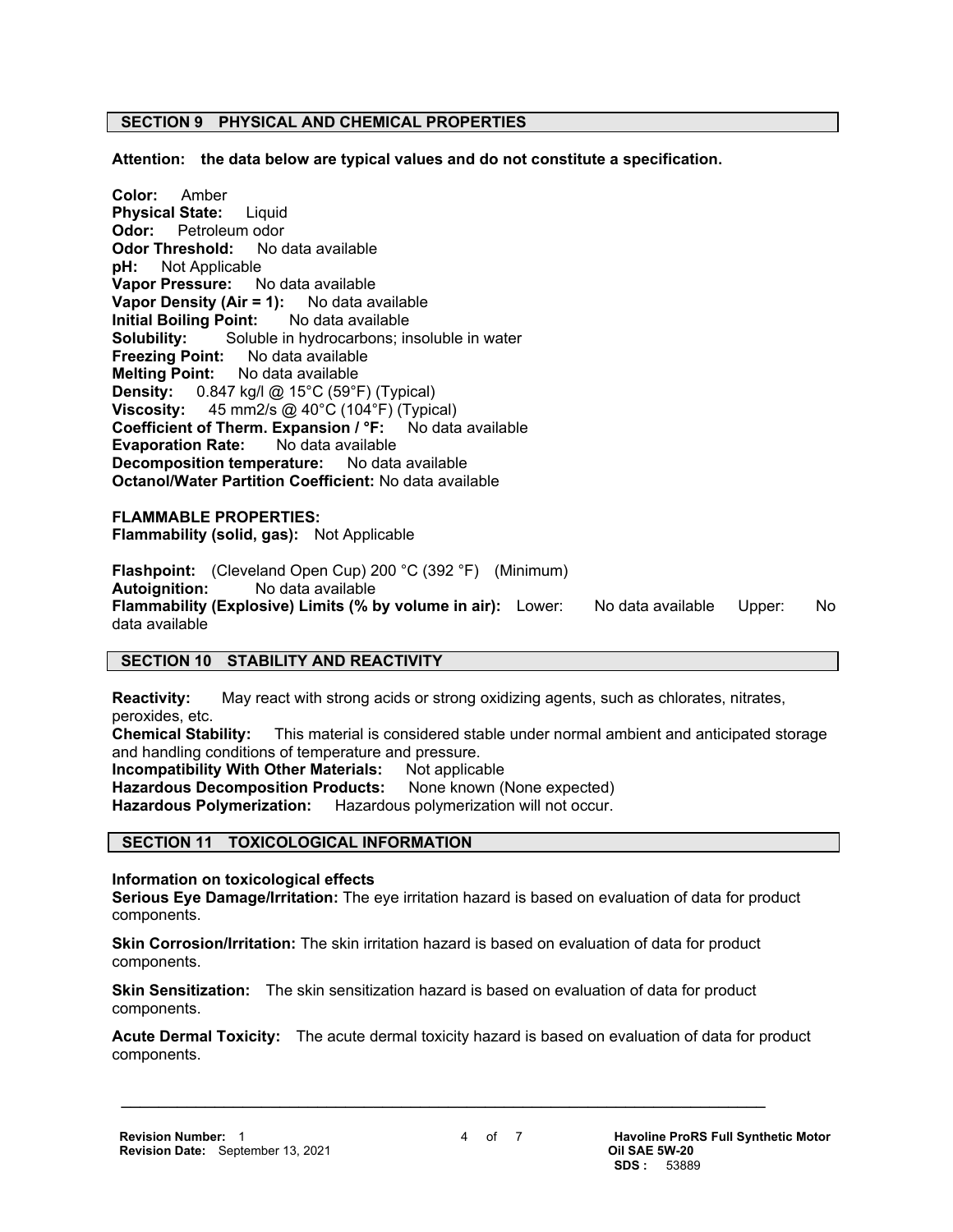**Acute Oral Toxicity:** The acute oral toxicity hazard is based on evaluation of data for product components.

**Acute Inhalation Toxicity:** The acute inhalation toxicity hazard is based on evaluation of data for similar materials or product components.

#### **Acute Toxicity Estimate:** Not Determined

**Germ Cell Mutagenicity:** The hazard evaluation is based on data for components or a similar material.

**Carcinogenicity:** The hazard evaluation is based on data for components or a similar material.

**Reproductive Toxicity:** The hazard evaluation is based on data for components or a similar material.

**Specific Target Organ Toxicity - Single Exposure:** The hazard evaluation is based on data for components or a similar material.

**Specific Target Organ Toxicity - Repeated Exposure:** The hazard evaluation is based on data for components or a similar material.

#### **ADDITIONAL TOXICOLOGY INFORMATION:**

 During use in engines, contamination of oil with low levels of cancer-causing combustion products occurs. Used motor oils have been shown to cause skin cancer in mice following repeated application and continuous exposure. Brief or intermittent skin contact with used motor oil is not expected to have serious effects in humans if the oil is thoroughly removed by washing with soap and water.

#### **SECTION 12 ECOLOGICAL INFORMATION**

#### **ECOTOXICITY**

This material is not expected to be harmful to aquatic organisms. The product has not been tested. The statement has been derived from the properties of the individual components.

#### **MOBILITY**

No data available.

#### **PERSISTENCE AND DEGRADABILITY**

This material is not expected to be readily biodegradable. The product has not been tested. The statement has been derived from the properties of the individual components.

# **POTENTIAL TO BIOACCUMULATE**

Bioconcentration Factor: No data available. Octanol/Water Partition Coefficient: No data available

# **SECTION 13 DISPOSAL CONSIDERATIONS**

Use material for its intended purpose or recycle if possible. Oil collection services are available for used oil recycling or disposal. Place contaminated materials in containers and dispose of in a manner consistent with applicable regulations. Contact your sales representative or local environmental or health authorities for approved disposal or recycling methods.

# **SECTION 14 TRANSPORT INFORMATION**

The description shown may not apply to all shipping situations. Consult 49CFR, or appropriate Dangerous Goods Regulations, for additional description requirements (e.g., technical name) and mode-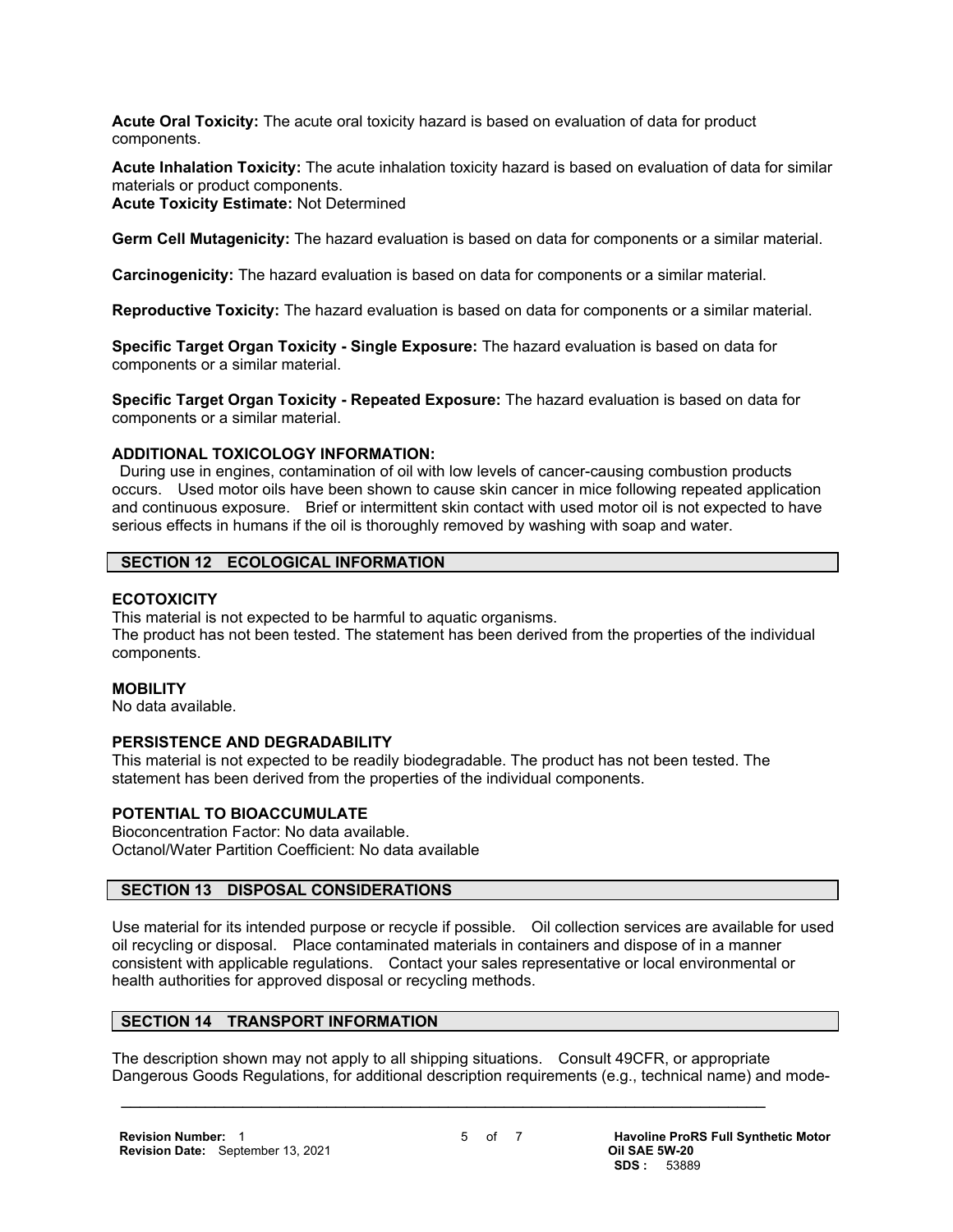specific or quantity-specific shipping requirements.

**DOT Shipping Description:** NOT REGULATED AS HAZARDOUS MATERIAL UNDER 49 CFR

**IMO/IMDG Shipping Description:** NOT REGULATED AS DANGEROUS GOODS FOR TRANSPORT UNDER THE IMDG CODE

**ICAO/IATA Shipping Description:** NOT REGULATED AS DANGEROUS GOODS FOR TRANSPORT UNDER ICAO

**Transport in bulk according to Annex II of MARPOL 73/78 and the IBC code:** Not applicable

#### **SECTION 15 REGULATORY INFORMATION**

#### **EPCRA 311/312 CATEGORIES:** Not applicable

# **REGULATORY LISTS SEARCHED:**

| 01-1=IARC Group 1    | 05=MA RTK        |
|----------------------|------------------|
| 01-2A=IARC Group 2A  | 06=NJ RTK        |
| 01-2B=IARC Group 2B  | 07=PA RTK        |
| 02=NTP Carcinogen    | $08-1=TSCA 5(e)$ |
| 03=EPCRA 313         | 08-2=TSCA 12(b)  |
| 04=CA Proposition 65 |                  |

The following components of this material are found on the regulatory lists indicated. Distillates, hydrotreated heavy paraffinic 06, 07

#### **CHEMICAL INVENTORIES:**

All components comply with the following chemical inventory requirements: AIIC (Australia), DSL (Canada), ENCS (Japan), KECI (Korea), NZIoC (New Zealand), PICCS (Philippines), TCSI (Taiwan), TSCA (United States).

One or more components is listed on ELINCS (European Union). All other components are listed or exempted from listing on EINECS.

#### **NEW JERSEY RTK CLASSIFICATION:**

Under the New Jersey Right-to-Know Act L. 1983 Chapter 315 N.J.S.A. 34:5A-1 et. seq., the product is to be identified as follows: PETROLEUM OIL (Motor oil)

#### **SECTION 16 OTHER INFORMATION**

**NFPA RATINGS:** Health: 0 Flammability: 1 Reactivity: 0

HMIS RATINGS: Health: 0 Flammability: 1 Reactivity: 0 (0-Least, 1-Slight, 2-Moderate, 3-High, 4-Extreme, PPE:- Personal Protection Equipment Index recommendation, \*- Chronic Effect Indicator). These values are obtained using the guidelines or published evaluations prepared by the National Fire Protection Association (NFPA) or the National Paint and Coating Association (for HMIS ratings).

**REVISION STATEMENT:** SECTION 03 - Composition information was modified. SECTION 04 - Immediate Health Effects - Inhalation information was modified.